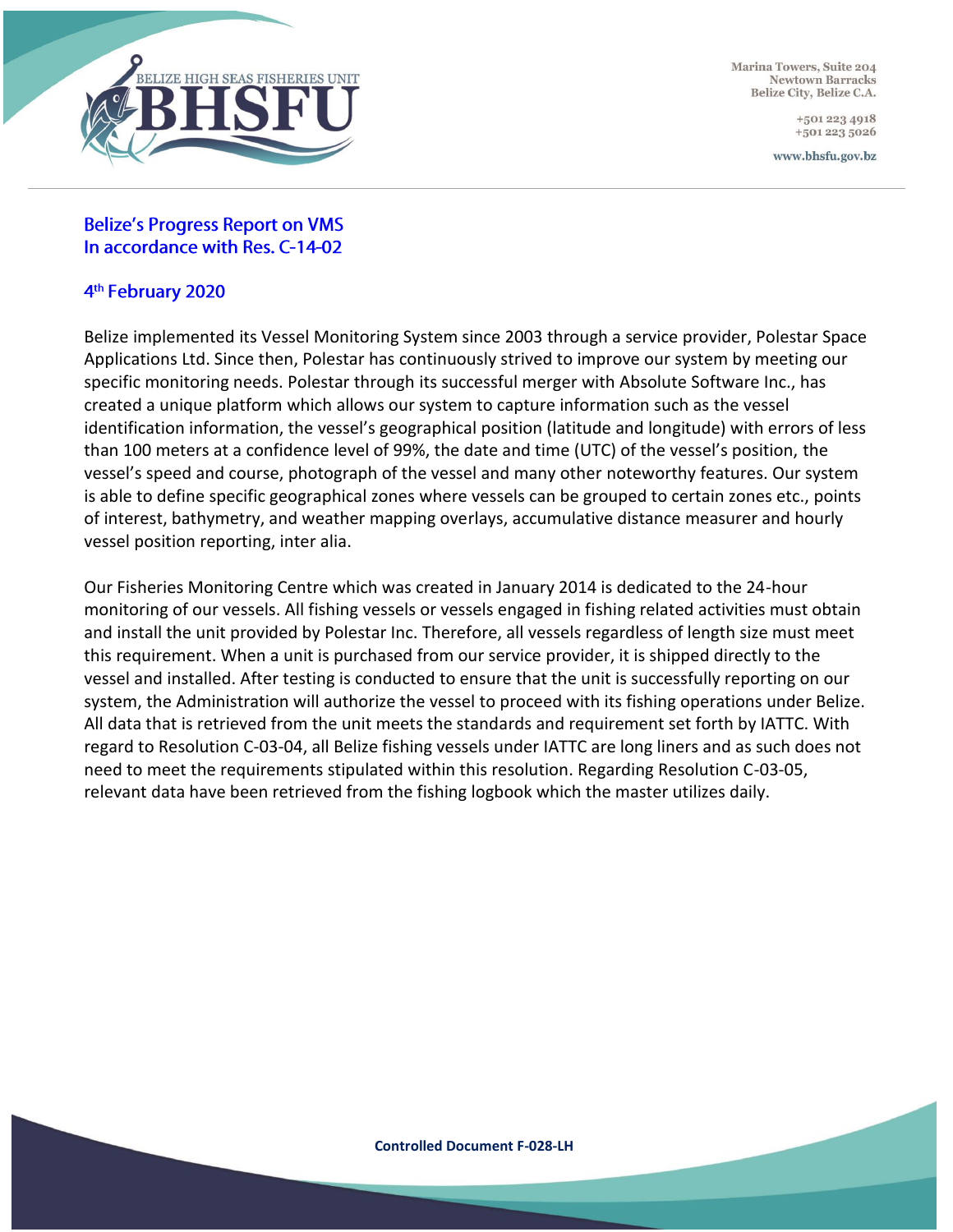

# B E L I Z E

**Progress Report on VMS in accordance with Resolution C-14-02**

**18th March 2019**

Belize implemented its Vessel Monitoring System since 2003 through a service provider, Polestar Space Applications Ltd. Since then, Polestar has continuously strived to improve our system by meeting our specific monitoring needs. Polestar through its successful merger with Absolute Software Inc., has created a unique platform which allows our system to capture information such as the vessel identification information, the vessel's geographical position (latitude and longitude) with errors of less than 100 meters at a confidence level of 99%, the date and time (UTC) of the vessel's position, the vessel's speed and course, photograph of the vessel and many other noteworthy features. Our system is able to define specific geographical zones where vessels can be grouped to certain zones etc., points of interest, bathymetry, and weather mapping overlays, accumulative distance measurer and hourly vessel position reporting, inter alia.

Our Fisheries Monitoring Centre which was created in January 2014 is dedicated to the 24-hour monitoring of our vessels. All fishing vessels or vessels engaged in fishing related activities must obtain and install the unit provided by Polestar Inc. Therefore, all vessels regardless of length size must meet this requirement. When a unit is purchased from our service provider, it is shipped directly to the vessel and installed. After testing is conducted to ensure that the unit is successfully reporting on our system, the Administration will authorize the vessel to proceed with its fishing operations under Belize. All data that is retrieved from the unit meets the standards and requirement set forth by IATTC. With regard to Resolution C-03-04, all Belize fishing vessels under IATTC are long liners and as such does not need to meet the requirements stipulated within this resolution. Regarding Resolution C-03-05, relevant data have been retrieve from the fishing log book which the master utilizes daily.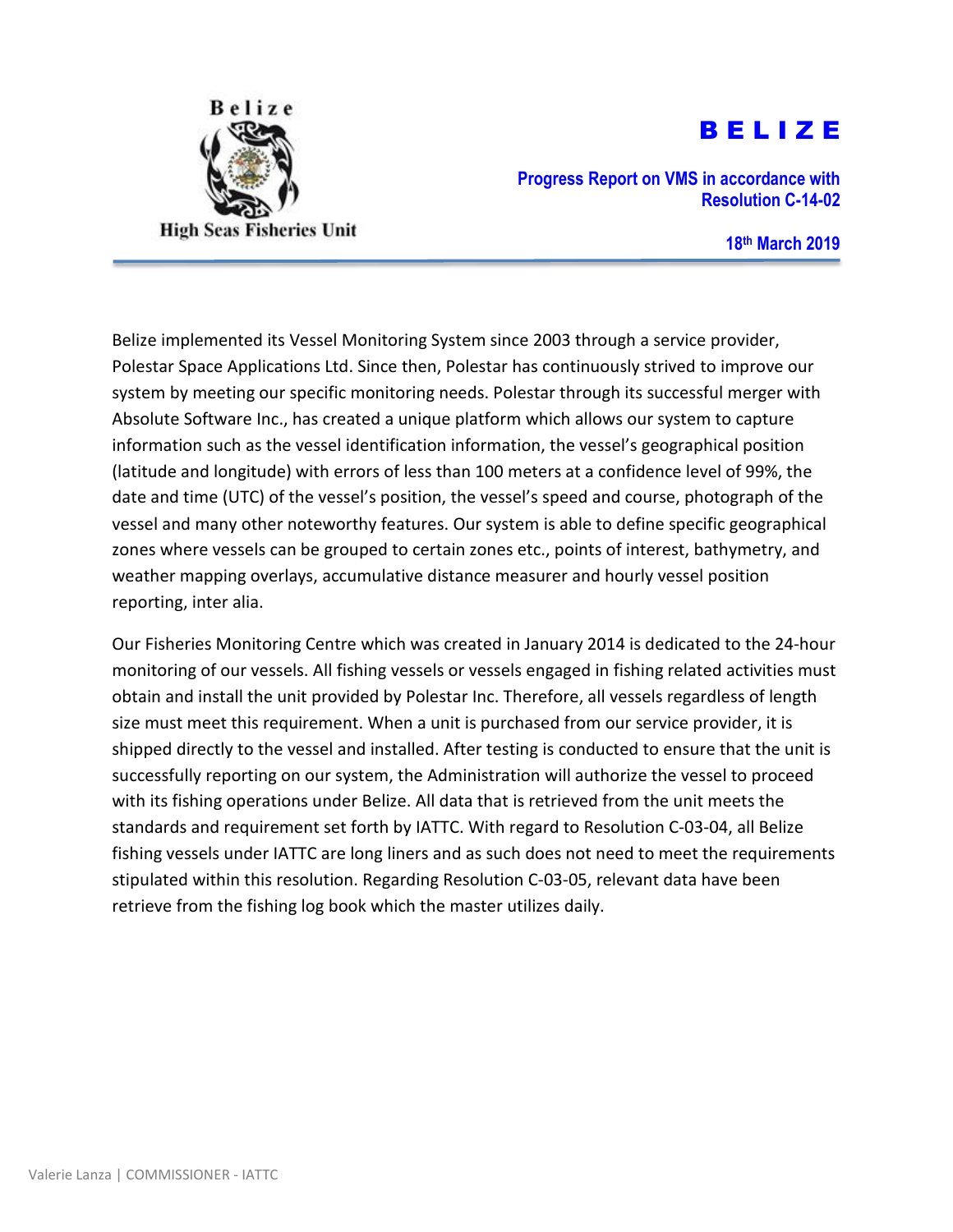

# B E L I Z E

**Progress Report on VMS in accordance with Resolution C-14-02**

**4 May 2018**

Belize implemented its Vessel Monitoring System since 2003 through a service provider, Polestar Space Applications Ltd. Since then, Polestar has continuously strived to improve our system by meeting our specific monitoring needs. Polestar through its successful merger with Absolute systems, has created a unique platform which allows our system to capture information such as the vessel identification information, the vessel's geographical position (latitude and longitude) with errors of less than 100 meters at a confidence level of 99%, the date and time (UTC) of the vessel's position, the vessel's speed and course, photograph of the vessel and many other noteworthy features. Our system is able to define specific geographical zones where vessels can be grouped to certain zones etc., points of interest, bathymetry, and weather mapping overlays, accumulative distance measurer and hourly vessel position reporting, inter alia.

Our Fisheries Monitoring Centre which was created in January 2014 is dedicated to the 24-hour monitoring of our vessels. All fishing vessels or vessel engaged in fishing related activities must obtain and install the unit provided by Polestar Global. Therefore, all vessels regardless of length size must meet this requirement. When a unit is purchased from our service provider, it is shipped directly to the vessel and installed. After testing is conducted to ensure that the unit is successfully reporting on our system, the Administration will authorize the vessel to proceed with its fishing operations under Belize. All data that is retrieved from the unit meets the standards and requirement set forth by IATTC. With regard to Resolution C-03-04, all Belize fishing vessels under IATTC are long liners and as such does not need to meet the requirements stipulated within this resolution. Regarding Resolution C-03-05, relevant data have been retrieve from the fishing log book which the master utilizes daily.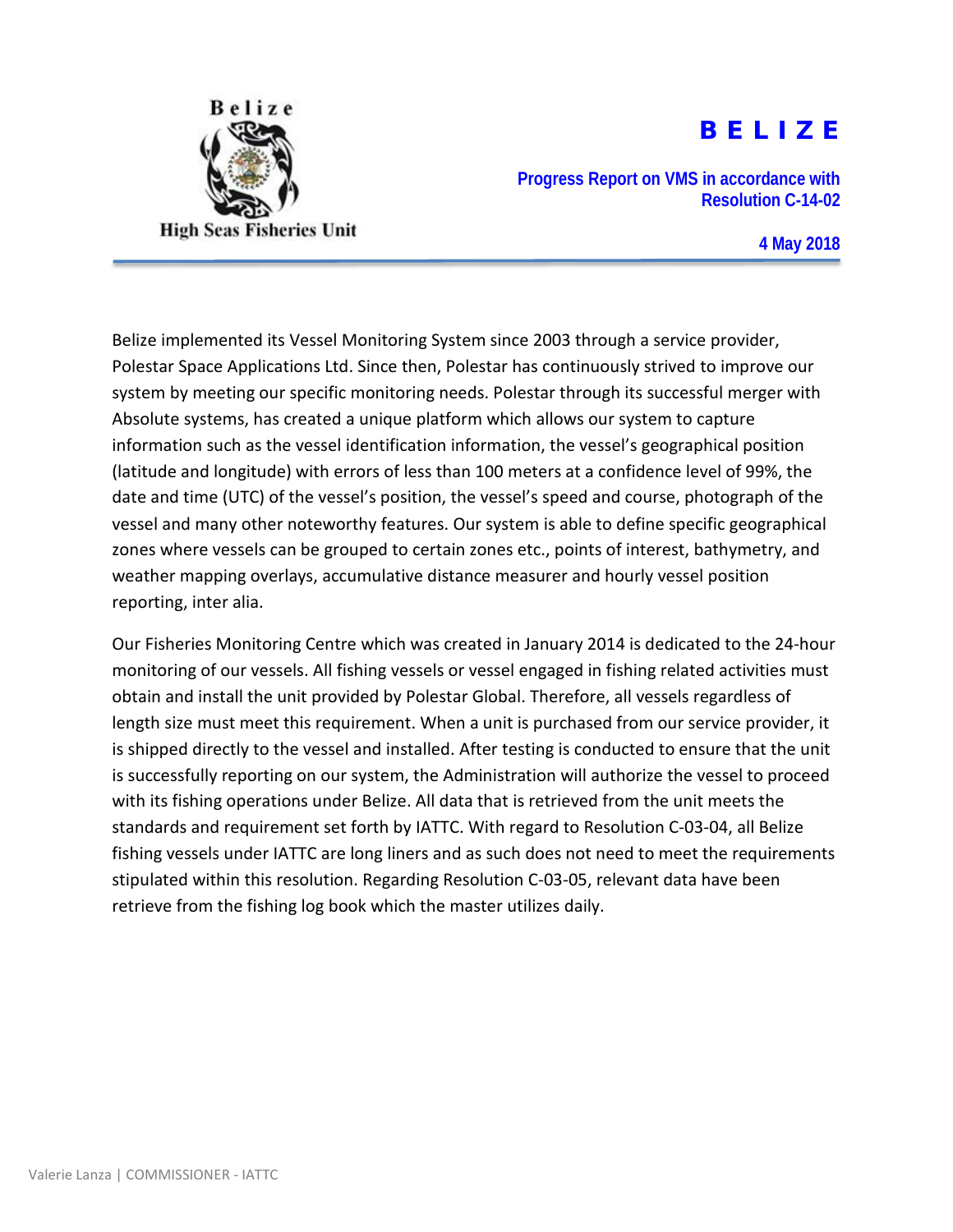

# B E L I Z E

**Progress Report on VMS in accordance with Resolution C-14-02**

**12 June 2017 (amended)**

Belize implemented its Vessel Monitoring System since 2003 through a service provider, Polestar Space Applications Ltd. Since then, Polestar has continuously strived to improve our system by meeting our specific monitoring needs. Currently, Polestar through its successful merger with Absolute systems, has created a unique platform which allows our system to capture information such as the vessel identification information, the vessel's geographical position (latitude and longitude) with errors of less than 100 meters at a confidence level of 99%, the date and time (UTC) of the vessel's position, the vessel's speed and course, photograph of the vessel and many other noteworthy features. Our system is now able to define specific geographical zones where vessels can be grouped to certain zones etc., points of interest, bathymetry, and weather mapping overlays, accumulative distance measurer and hourly vessel position reporting, inter alia.

Our vessel monitoring system is also equipped with an e-log feature that will enable all vessel operators to provide daily real time catch data via their IDP 690 Transceiver Unit, Treq VM Data Terminal and Beijer X T7AM Marine Terminal to the system. This data will be stored within the system's database which will be closely monitored and analysed. As an update, we are still conducting tests on the E-log feature to ensure that correct data is being entered and transmitted by the operators; and that the system may be able to retrieve and provide the data in specific reporting formats. We are also working with Polestar's support team in assisting the operators on the usage of the program since it is relatively new to them. We have encountered some issues along the way with regard to the data entered by the operators and their comprehension on how to properly use the system. However, Polestar's support team is working diligently in rectifying whatever glitches the system may have and to also provide guidance/training to the operators on how to properly use the system. Once the e-log system is functioning 100%, we will fully transition to the sole reliability of the system.

Our Fisheries Monitoring Centre which was created in January 2014, is still functioning as per normal. We have fisheries officers who are dedicated in conducting 24 hours monitoring via our VMS within this centre. Currently, it is a general requirement that all fishing vessels or fishing related vessels must obtain and install the unit provided by Polestar Global. Therefore, all vessels 24 meters and more in length must meet this requirement. When a unit is purchased